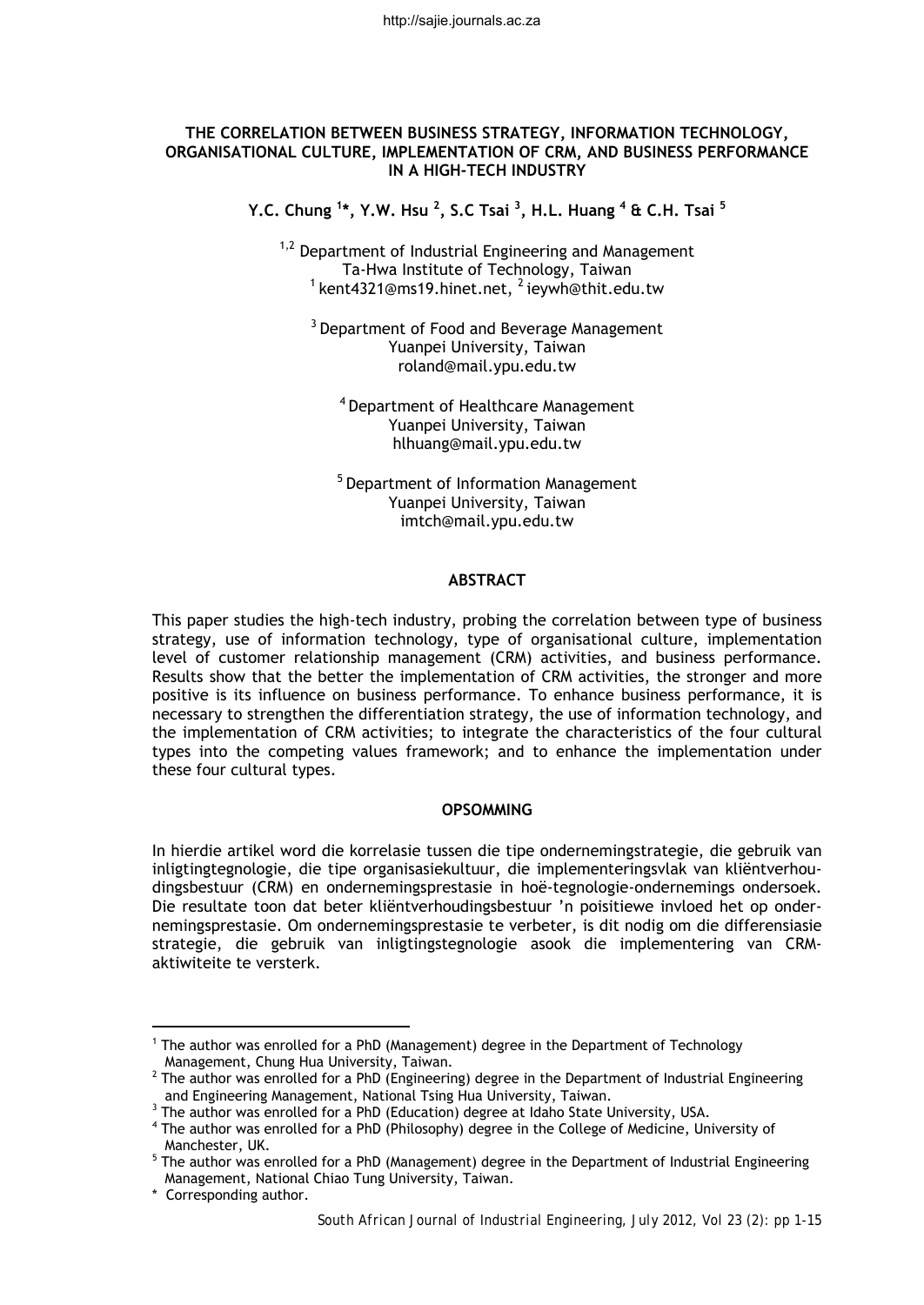## **1. INTRODUCTION**

The high-tech industry has been the economic foundation of Taiwan. According to the document, "Criteria of study on export and import goods structures and classification" of the Republic of China's Ministry of Finance, any industry with a high added value of products, complicated techniques, and a high investment in technical manpower and R&D funds, is treated as a high-tech industry. With technological progress, the life cycle of hightech products becomes shorter, while the reduction of product development and time to market is significant. Under pressure from a highly competitive environment, the emphasis of the business strategy in many firms is on how the high-tech industry selects a proper business strategy, uses information technology, and develops an organisational culture in its customer relationship management (CRM) activities to provide better products and service quality to customers and increase their business performance.

According to the research, a higher implementation level of CRM activities leads to a more significant and positive influence on business performance [8] [22] []40] [57] [58] [62]. A higher involvement of information technology leads to a more significant and positive influence on the implementation level of CRM activities [6] [11] [24] [46]; while different types of business strategy significantly – but differently – influence the implementation of CRM activities [24] [25] [29]. Different types of organisational culture significantly and positively influence the implementation level of CRM activities [1] [14] [30]. However, few of them include their business strategy, information technology involvement, and organisational culture in CRM activities to probe into their influence on their business performance. So this study examined the high-tech industry to explore the correlation among the type of business strategy, the use of information technology, the type of organisational culture, the implementation level of CRM activities, and business performance.

The purposes of this study were: (1) to probe the influence of the type of business strategy on the implementation level of CRM activities; (2) to examine the influence of information technology involvement on the implementation level of CRM activities; (3) to test the influence of the type of organisational culture on the implementation level of CRM activities; (4) to look into the influence of the implementation level of CRM activities on business performance; and (5) to offer suggestions about how the high-tech industry could implement CRM activities and increase business performance.

# **2. LITERATURE REVIEW**

# **2.1 Types of business strategy**

Porter [42] indicated that the competitive strategies of firms included cost leadership, differentiation, and centralisation. Miles & Snow [33] divided business strategies into four types: (1) prospectors (value new products and new market development, and provide products with differentiation); (2) defenders (market segmentation focus on a limited niche market, and acquire competitive advantage by reducing cost and improving efficiency); (3) analysers (between prospectors and defenders, have rapid reaction by following prospectors in a changeable market and maintain original products and services in a stable market as defenders); (4) reactors (when encountering change in the environment, they lack complete planning and adaptation abilities, and passively and blindly respond to the pressure of the environment). According to Song *et. al.* [55], reactors are not able to respond to market change to fulfill the sustainable operation of their organisations, and this is a strategy without competitive advantage.

Durand & Coeurderoy [17] divided business strategy into: (1) cost leadership (reduce prices of products or services by improving efficiency and reducing costs in order to acquire maximum business volume); (2) marketing differentiation (provide products and services different from other rivals; value product and service quality, innovation, and originality); (3) innovative differentiation (introduce innovative products and services that are not easily imitated by rivals to increase competitive advantage). This study treated cost leadership,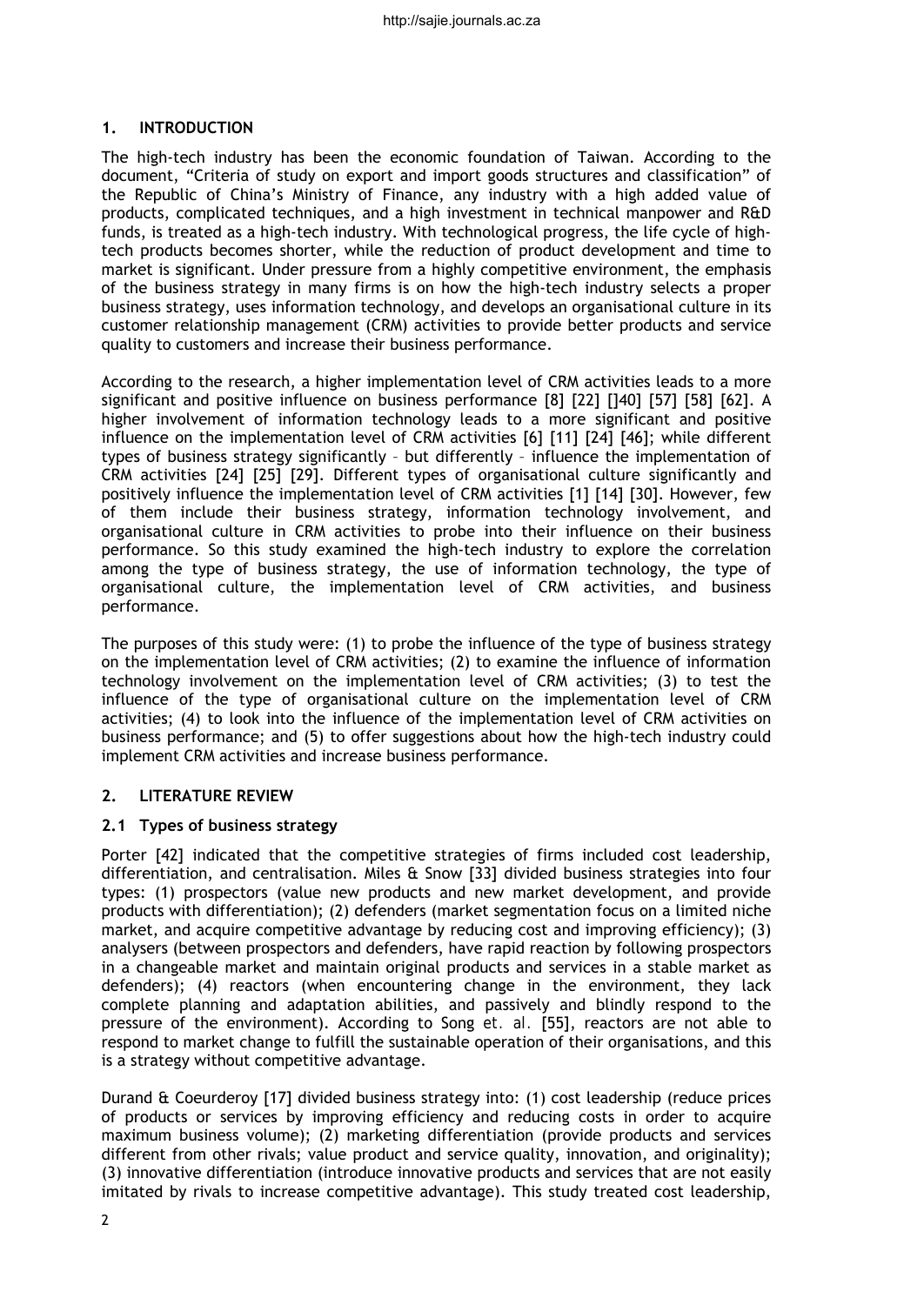marketing differentiation, and innovative differentiation (as proposed by Durand & Coeurderoy [17]) as the defining elements in a high-tech industry business strategy.

## **2.2 Information technology involvement**

Roberts [47] suggested that 'information technology' refers to all software and hardware tools that acquire, apply, display, save, and communicate information. According to Porter & Miller [43], information technology should include information created and used by firms and technology to process information. Besides computers, it includes communication techniques, information identification devices, automated technology of plants, and other software- and hardware-related services. Lee [28] defined information technology involvement as resources and efforts invested by the organisation in order to accomplish the management function of information technology. Sakaguchi & Dibrell [49] suggested that information technology involvement could be measured by information technology investment and training. Information technology investment is measured by quantitative measures on budgets and software and hardware devices. Information technology training refers to training personnel to use information technology. Chung *et. al.* [9] reviewed the relevant literature, and group information technology involvement into the following four dimensions: (1) perceptions of employees; (2) investment in hardware and software; (3) personnel training, and (4) the degree of information technology application. Miller & Doyle [34] suggested that information technology involvement must be based on three aspects: (1) to probe into the importance of information technology in firms; (2) certain investment in software, hardware, and personnel to acquire benefits; (3) personnel training according to the needs of development personnel and users. Based on a literature review [9] [16] [28] [32] [34] [49] [54], this study divided information technology involvement into the perceptions of employees, investment in hardware and software, personnel training, and the degree of information technology application.

## **2.3 Types of organisational culture**

Scholars define organisational culture differently. Tolfo & Wazlawick [12] suggested that organisational culture is the values, beliefs, and regulations possessed and shared by the members of an organisation. Pekala [38] indicated that organisational culture is the regulated management of the members' behaviour. According to Lee & Yu [27], organisational culture is the special atmosphere or belief created by the members of an organisation, and it could not be imitated by other organisations. Robbins [48] suggested that organisational culture is the important traits valued by the people in an organisation. These traits include the levels of innovation and adventure, demand for refinement, the value of results, the value of employees' perceptions, an emphasis on groups, a demand for employees' enthusiasm, and an emphasis on stability. The combination of the traits becomes the organisational culture. Jones & George [19] suggested that organisational culture is the shared values, regulations, behavioural principles, and expectations influencing the interaction and cooperation between individuals, groups, and teams in the process of carrying out organisational goals.

As to the *type* of organisational culture, Wallach [60] divided organisational culture into bureaucratic, innovative, and supportive cultures. The competing values framework proposed by Quinn [45] includes four types of culture: rational, hierarchical, group, and developmental. According to Deshpande & Farley [15], when employees describe the culture of their firms, they tend to describe the traits of rational, hierarchical, group, and developmental cultures; however, they would be inclined towards one of the cultures. This study adopted the rational, hierarchical, group, and developmental cultures framework of Quinn [45] to classify the organisational cultures of high-tech industries.

# **2.4 Customer relationship management (CRM) activities**

Swift [57] suggested that CRM is a kind of operational model that allow firms to recognise and influence customers' behaviour by interaction with the customers, in order to acquire new customers, keep existing customers, increase customer loyalty, and enhance customer benefits. Peppard [40] suggested predicting and responding to customers' needs through information about current and potential customers; he also called it CRM. According to Bose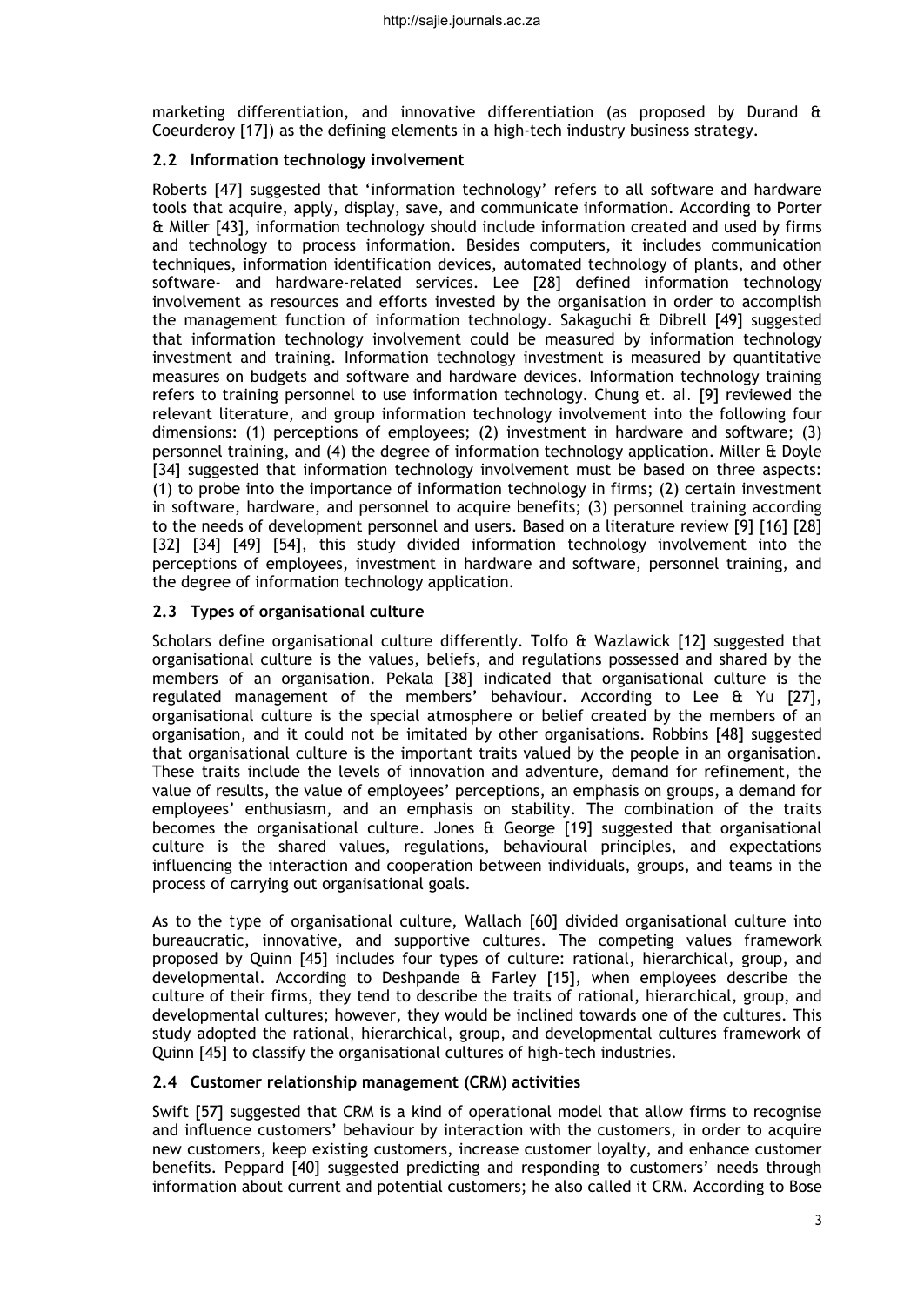[5], CRM is the integration between technology and business process, and it satisfies customers' needs through interaction. Kalakota & Robinson [21] suggested that CRM is the consistent action of the organisation, developed through an integration of sales, marketing, and services in order to discover customers' real needs and enhance customer satisfaction and loyalty. According to Kandell [22], satisfying customers' needs is the core of CRM; it aims to retain customers and offer them different products and services; and it tries to increase customer satisfaction in order to acquire maximum benefits. Chen & Popovich [7] suggested that CRM is the integration of people, processes, and skills; it aims to probe into a firm's customers, and focuses on customer maintenance and relationship development management. Peppers *et. al.* [41] suggested that CRM includes four steps: 1) recognise and probe into customers; 2) classify customers according to their different values; 3) respond differently to customers' demands; and 4) improve the cost benefit and effectiveness of interaction with customers, and provide different services for different customers.

Kalakota & Robinson [20] suggested that the implementation of CRM activities includes three steps: obtain potential customers, increase current customers' profits, and maintain valuable customers. Swift [57] suggested that firms could implement CRM activities by four steps: knowledge discovery, marketing planning, customer interaction, and analysis and refinement. This study adopted the four steps of Swift [57] – knowledge discovery, marketing planning, customer interaction, and analysis and refinement – as the constructs for implementing CRM activities in high-tech industries.

### **2.5 Business performance**

Croteau & Bergeron [13] measured the performance of firms by their ability to make profits and by their sales growth. Shrader [52] measured business performance by profit rate and growth of sales. Farrell [18] suggested that business performance referred to the customer maintenance rate, new product success rate, growth of sales, return on investment, and overall performance of one firm compared with others. Baer & Frese [2] treated the goal accomplishment rate of firms as a subjective measure of business performance. Tippins  $\theta$ Sohi [59] measured organisational performance by profit rate, return on investment, customer maintenance rate, and growth of sales. Kirca *et. al.* [23] measured performance by overall business performance, profit rate, sales, and market share. Saraph *et. al.* [50] measured business performance based on customer satisfaction with quality over a three year period, and on performance quality. Baker & Sinkula [3] probed the influence of innovative activities on corporate performance by measuring sales revenue, market share, and profit rate. Slater & Narver [53] evaluated the performance of firms by return on investment. In the research of Su *et. al.* [56], business performance is measured by a firm's profits and customer satisfaction. Pelham [39] measured the performance of firms through corporate efficiency, growth and market share, and ability to make a profit.

Based on the literature review and on the characteristics of high-tech industries, this study has adopted profit rate, growth of sales, product and service quality, customer maintenance rate, successful new product to market, and return on investment as measures of performance in the high-tech industry.

# **2.6 Types of business strategy and CRM activities**

Ko *et. al.* [25] suggested that a firm's business strategy influences the implementation of CRM activities. According to Lin [29], the selection of a business strategy significantly influences the implementation level of CRM activities. Ko *et. al.* [24] suggested that different types of organisational business strategy significantly and differently influence the implementation of CRM activities.

Based on the literature review above, this study proposes  $H_1$ : Different types of business strategy significantly and differently influence the implementation of CRM activities.

### **2.7 Information technology involvement and CRM activities**

Cooper *et. al.* [11] suggested that information technology plays a critical role in CRM activities. Information technology can integrate customer information and create useful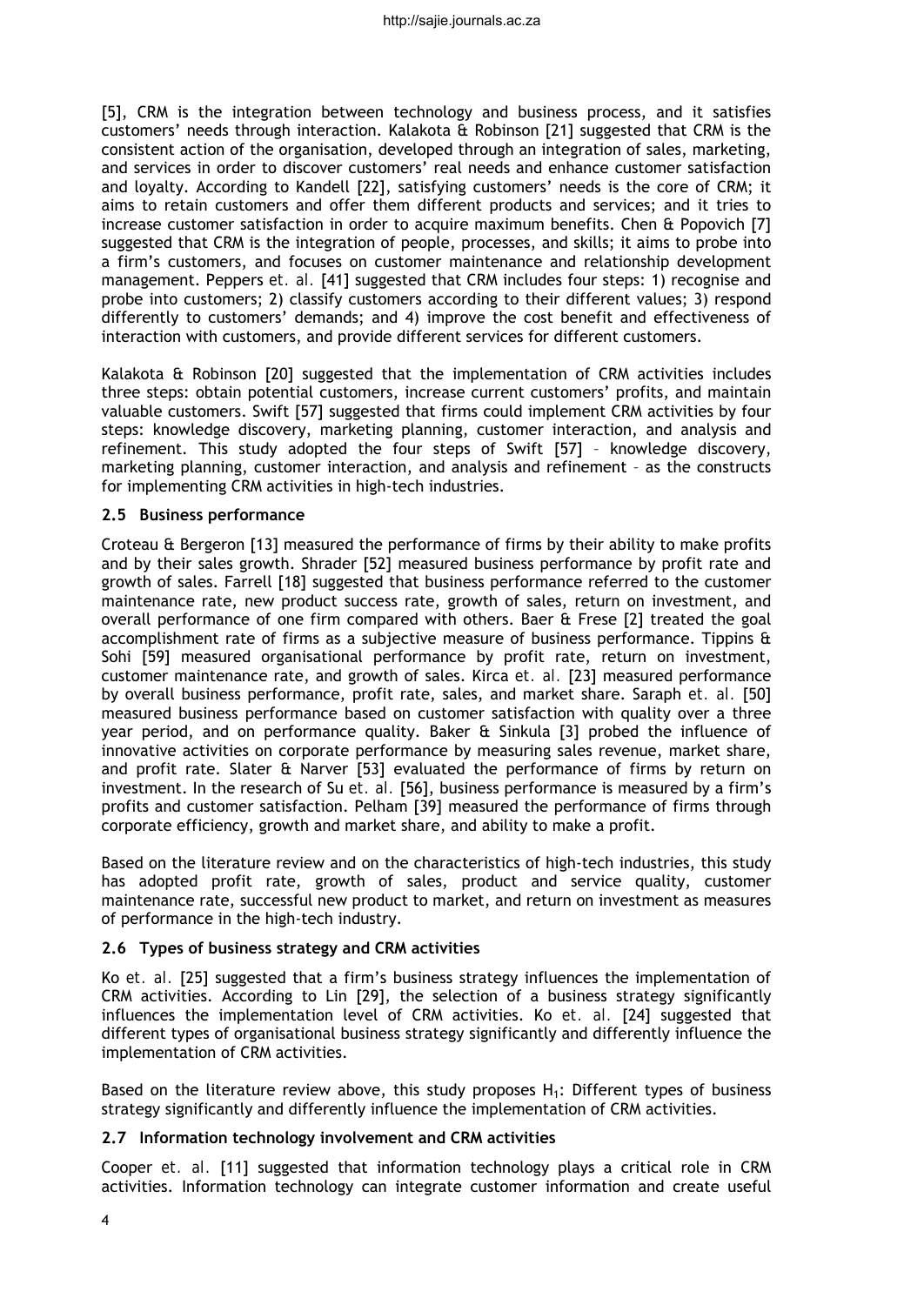knowledge about customers that enhances the maintenance of the relationship with them. Caldwell [6] suggested that the key to CRM activities is to create a close relationship between a firm and its customers. The application of Information technology results in a more efficient and closer interaction between a firm and its customers. Shoemaker [51] indicated that CRM is the technology that combines sales, marketing, and service information systems to construct a partnership with customers. Ko *et. al.* [24] suggested that the maturity of an information system would influence the implementation level of CRM activities. Krishnan *et. al.* [26] indicated that companies increasingly provide customers with information technology-based services in order to increase product and service quality, customer satisfaction, productivity, and financial performance. Ratcliff [46] suggested that CRM is a concept based on marketing, and that it can effectively maintain and enhance the relationship between firms and their customers. Information technology supports CRM, and it results in the efficient implementation of CRM activities.

Based on the literature review above, this study proposes  $H_2$ : A higher level of information technology involvement leads to a more significant and more positive influence on the implementation level of CRM activities.

# **2.8 Types of organisational culture and CRM activities**

Agarwal *et. al.* [1] suggested that organisational culture is critical to the implementation level of CRM activities. Van Bentum & Stone [4] indicated that organisational culture significantly influences the implementation of CRM activities. According to Curry & Kkolou [14], the construction of a customer-based culture with participation and team work would enhance the implementation of CRM activities. Li [30] suggested that it is necessary to create an appropriate organisational culture in order to reduce obstacles to the implementation of CRM activities.

Based on the literature review, this study proposes  $H_3$ : Different types of organisational culture significantly and differently influence the implementation of CRM activities.

### **2.9 CRM activities and business performance**

Kandell [22] indicated that CRM activities aim to satisfy customers' needs, maintain customer loyalty, provide different products and services, try to enhance customer satisfaction, and acquire maximum business benefits. Yim *et. al.* [62] indicated that the implementation of CRM can increase customer satisfaction and loyalty. In turn, a firm's business performance increases along with customer satisfaction and loyalty. According to Christy *et. al.* [8], the implementation of CRM can increase profits and the market share of products or services. Swift [57] indicated that CRM is the operational model that allows firms to probe into and influence customers' behaviour by interaction with them, and to enhance customer loyalty and customers' profit rate. Peppard [40] indicated that the advantages of maintaining positive a relationship with customers include an increased customer retention rate, feedback from customers, meeting customers' expectations, and retaining customers, thus increasing profits. Tiwana [58] indicated that the implementation of CRM activities helps firms to improve customer relationships and obtain more profits from their original customers.

Based on the literature review above, this study proposes  $H_4$ : A higher implementation level of CRM leads to a more significant and positive influence on business performance.

# **3. RESEARCH METHODS**

This study intended to probe the correlations between type of business strategy, information technology involvement, type of organisational culture, CRM activities, and business performance in the high-tech industry. The research framework is shown in Figure 1.

### **3.1 Research hypotheses**

Based on the literature review, the hypotheses are: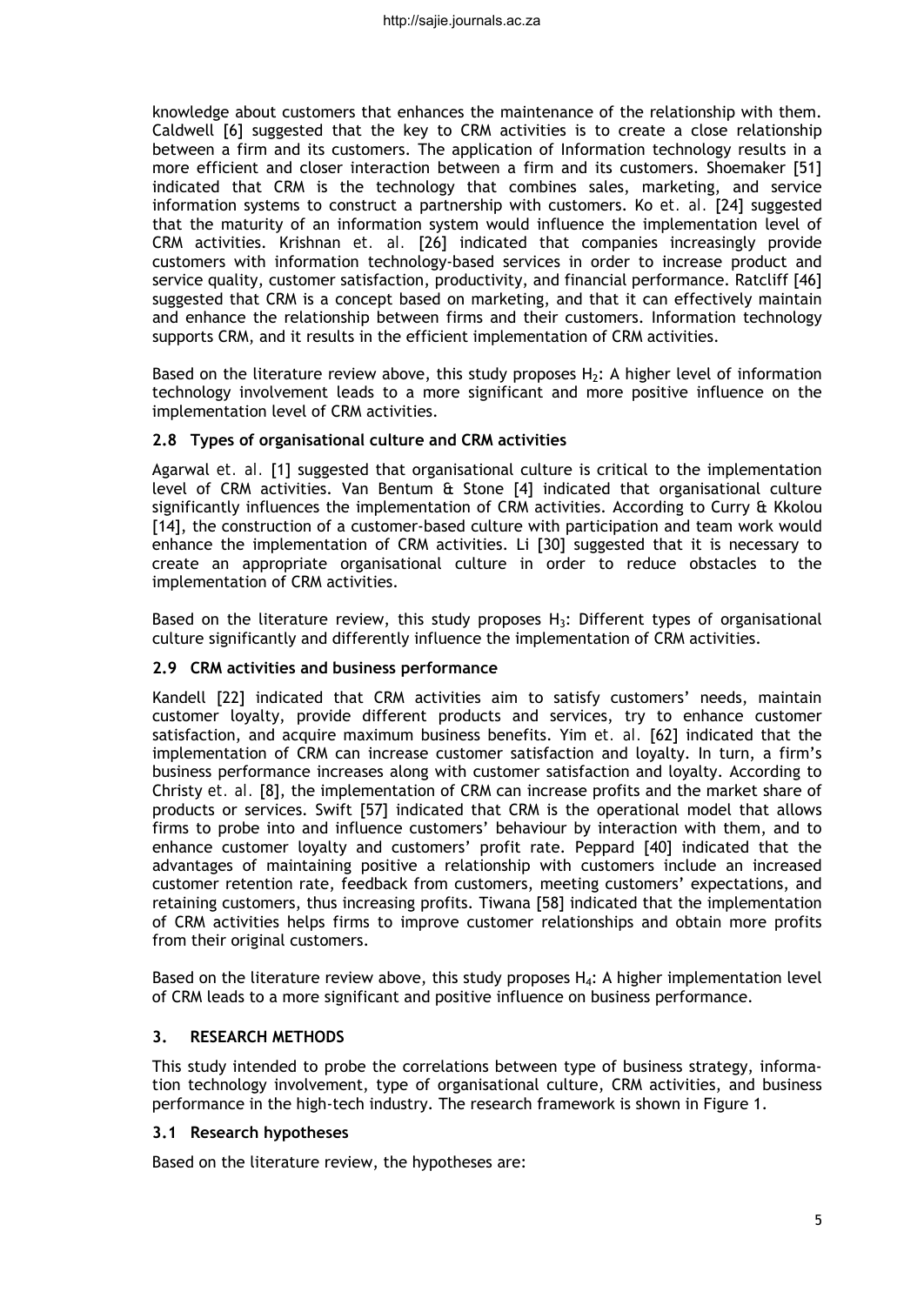- $H_1$ : Different types of business strategy significantly and differently influence the implementation of CRM activities.
- $H<sub>2</sub>$ : A higher level of information technology involvement leads to more significant and positive influence on the implementation level of CRM activities.
- $H_3$ : Different types of type of organisational culture significantly and differently influence the implementation of CRM activities.
- $H_4$ : A higher implementation level of CRM activities leads to a more significant and positive influence on business performance.



**Figure 1: Research framework**

# **3.2 Questionnaire collection and data analysis**

The questionnaire used in this study consists of six sections. The first section is about the industry group and enterprise scale. 'Industry group' includes: integrated circuit industry, computer and related industry, communication industry, photoelectric industry, precision machinery industry, and biotechnology industry. According to the number of employees, 'enterprise scale' is divided into large, medium, and small firms.

Sections 2~6 are measured using a Likert 5-point scale.

- Section 2: Types of business strategy include  $(1)$  cost leadership;  $(2)$  marketing differentiation; (3) innovative differentiation.
- Section 3: Information technology involvement includes (1) perceptions of employees; (2) investment in hardware and software; (3) personnel training; (4) the degrees of information technology application.
- Section 4: Types of organisational culture include (1) rational culture; (2) hierarchical culture; (3) group culture; (4) developmental culture.
- Section 5: Implementation level of CRM activities includes (1) knowledge discovery; (2) marketing planning; (3) customer interaction; (4) analysis and refinement.
- Section 6: Business performance includes profit rate, growth of sales, product and service quality, customer maintenance rate, successful new products to market, return on investment.

The subjects of this research were high-tech firms in the Science-Based Industrial Parks of Hsinchu, Central Taiwan, and Southern Taiwan. The questionnaires were anonymous, and were distributed to 629 companies in early November 2010. The respondents were senior managers. A total of 78 effective samples were collected by January 2011. Nunnally [36] suggested that in an exploratory study, a reliability greater than 0.7 is acceptable. All the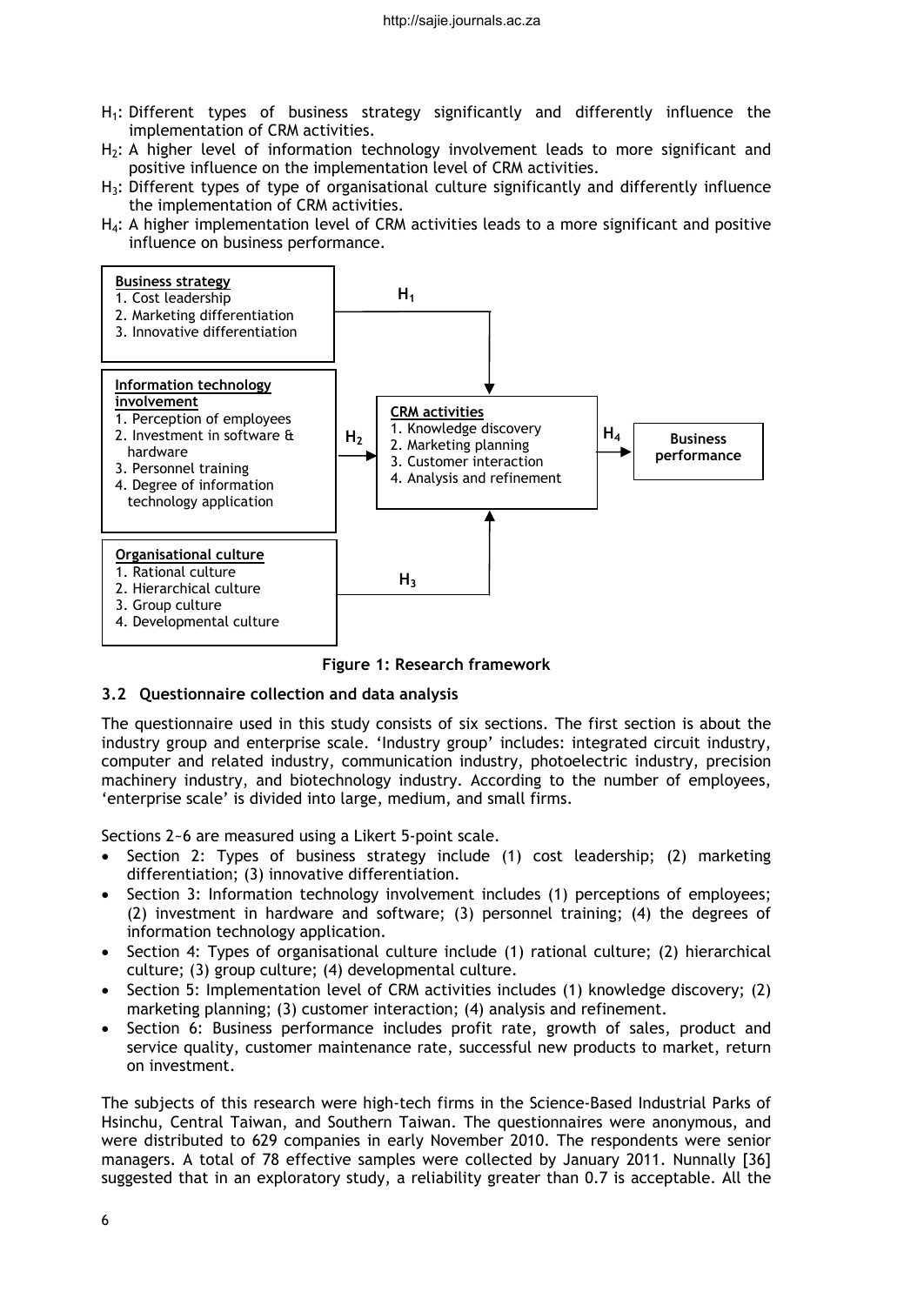reliability variables of this study are above 0.7, so the results carry sufficient reliability. Table 1 shows the reliability values. Data analysis of this study is based on SPSS for Windows, and the main statistical analysis is the analysis of variance.

| Questionnaire elements      |                                              | Cronbach's a |
|-----------------------------|----------------------------------------------|--------------|
| <b>Business strategy</b>    | Cost leadership                              | 0.841        |
|                             | Marketing differentiation                    | 0.900        |
|                             | Innovative differentiation                   | 0.779        |
| Information technology      | Perception of employees                      | 0.886        |
| involvement                 | Investment in hardware and software          | 0.936        |
|                             | Personnel training                           | 0.879        |
|                             | Degree of information technology application | 0.919        |
| Organisational culture      | Rational culture                             | 0.839        |
|                             | Hierarchical culture                         | 0.705        |
|                             | Group culture                                | 0.926        |
|                             | Developmental culture                        | 0.934        |
| <b>CRM</b> activities       | Knowledge discovery                          | 0.877        |
|                             | Marketing planning                           | 0.924        |
|                             | Customer interaction                         | 0.927        |
|                             | Analysis and refinement                      | 0.952        |
| <b>Business performance</b> |                                              | 0.913        |

### **Table 1: Cronbach's α coefficients for all variables**

## **3.3 Measurement of variables**

The variables include type of business strategy, information technology involvement, type of organisational culture, implementation level of CRM activities, business performance, industry group, and enterprise scale. The measurement of the variables is shown below:

## *3.3.1 Measurement of type of business strategy*

This study used cost leadership, marketing differentiation, and innovative differentiation, as proposed by Durand & Coeurderoy [17], to classify business strategy. According to empirical questionnaires developed by previous studies [17, 31, 35, 44, 61] and the business characteristics of the high-tech industry, the elements of business strategy are as follows:

- *Cost leadership.* It includes (a) investment in techniques or equipment that can save costs; (b) limit cost of production or services to lower levels; (c) reduce cost by improving business and services; (d) make efforts to decrease costs in order to provide products and services with prices lower than those of rivals.
- *Marketing differentiation*. It includes (a) efforts to offer products and services with more value than those of rivals; (b) according to customers' different needs, firms provide proper products and services; (c) firms make an effort to provide products and services of a higher quality and better characteristics than those of rivals.
- *Innovative differentiation.* It includes (a) making it difficult for rivals to imitate the firm's products and services; (b) providing better products and services than rivals by re-designing service content; (c) providing better products and services than rivals through new techniques or approaches.

The measurement is based on a Likert 5-point scale, where 'Strongly agree' is 5 points, 'Agree' is 4 points, 'Fair' is 3 points, 'Disagree' is 2 points, and 'Strongly disagree' is 1 point.

### *3.3.2 Information technology involvement*

The measurements for information technology involvement are modified from Chung *et. al.* [9]. This study divided information technology involvement into four dimensions: perception of employees, investment in hardware and software, personnel training, and degree of information technology application.

 *Perception of employees*. It includes (a) the firm's support for information technology involvement; (b) employees' recognition of the importance of information technology; (c) employees' high acceptance of information technology.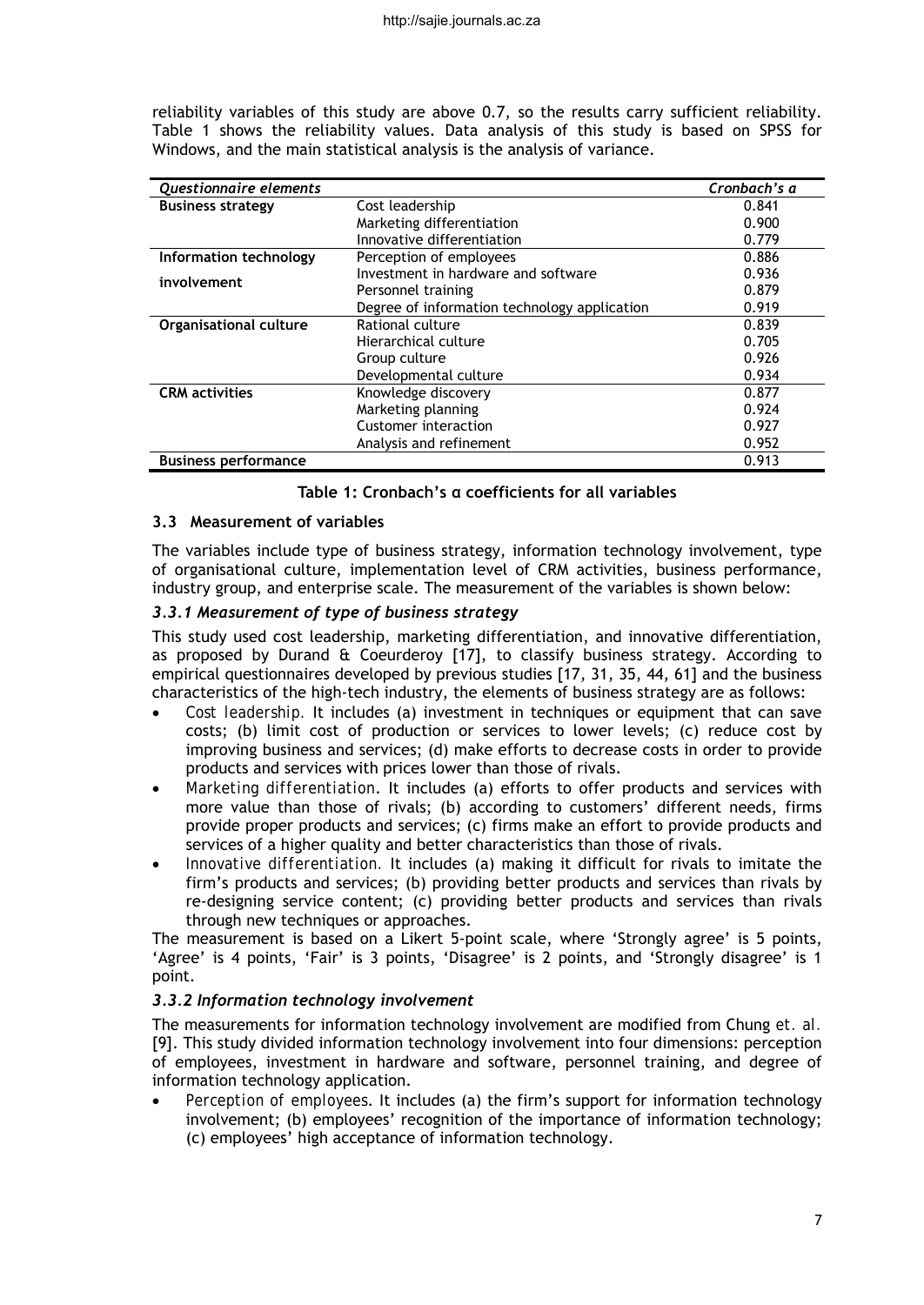- *Investment in hardware and software*. It includes (a) firms have sufficient funds in information technology; (b) firms invest in sufficient information technology software; (c) firms invest in sufficient information technology hardware.
- *Personnel training*. It includes (a) employees receive sufficient training in information technology; (b) employees are familiar with the use of information technology; (c) firms have adequate professional information technology personnel; (d) firms have complete teaching materials and manuals for the information system.
- *Degree of information technology application*. It includes (a) employees support CRM activities through information technology; (b) employees support business by applying information technology; (c) firms deliver important information to employees through information technology; (d) firms construct a complete communication network with customers and suppliers using information technology; (e) firms transform collected data into useful information using information technology.

The measurement is based on a Likert 5-point scale, where 'Strongly agree' is 5 points, 'Agree' is 4 points, 'Fair' is 3 points, 'Disagree' is 2 points, and 'Strongly disagree' is 1 point.

## *3.3.3 Measurement of type of organisational culture*

The organisational culture scale in this study is based on a modification of the 'organisational culture diagnosis questionnaire' designed by Quinn [45], following the competing values framework and organisational culture measurement of Deshpande & Farley [15], Chung *et. al.* [10], and Parker & Bradley [37]. Four types of organisational culture are identified:

- *Rational culture*. It includes (a) firms value job performance and completion of tasks; (b) leaders of firms play the role of instructor to stimulate employees to accomplish the firms' goals; (c) cohesion of firms is based on job performance and accomplishing tasks; (d) the 'organisational atmosphere' of firms refers to competition and the value placed on achievement; (e) firms' rewards for employees will be according to their accomplishing of job goals or performance.
- *Hierarchical culture*. It includes (a) firms are formal organisations with specific levels, and everyone's job is regulated in detail; (b) leaders of firms expect employees to do their job according to the rules, policies, or procedures; (c) cohesion of firms is based on laws, regulations, and policies that aim to maintain the organisation's operation; (d) firms emphasise stability and the efficiency of stable operations; (e) firms reward employees according to their position or level in the organisation.
- *Group culture*. It includes (a) the firm emphasizes human values, and resembles a big family; (b) leaders are like teachers and good friends who help employees to develop their potential; (c) cohesion is based on loyalty and mutual trust; (d) firms value human resources, emphasise team work, and encourage employees' morale; (e) firms treat every employee equally and offer fair rewards.
- *Developmental culture*. It includes (a) firms encourage innovation, and employees are willing to take risks and face challenges; (b) leaders of firms encourage employees to take risks and innovate; (c) cohesion of firms is based on innovation and R&D; firms make efforts to become leaders in the market; (d) firms value growth, acquire new resources, and are prepared for new challenges at any time; (e) rewards for employees will be according to employees' originality or plans.

The measurement is based on a Likert 5-point scale, where 'Strongly agree' is 5 points, 'Agree' is 4 points, 'Fair' is 3 points, 'Disagree' is 2 points, and 'Strongly disagree' is 1 point.

# *3.3.4 Measurement of implementation of CRM activities*

This study used the four steps (knowledge discovery, marketing planning, customer interaction, and analysis and refinement) proposed by Swift [57] as elements in the implementation of CRM activities. Based on the business characteristics of the high-tech industry, the implementation of CRM activities is generalised below:

 *Knowledge discovery*. It includes (a) recognise specific market and investment opportunities by analysing customers' information; (b) make better decisions by analysing past data and customers' characteristics; (c) recognise, segment and predict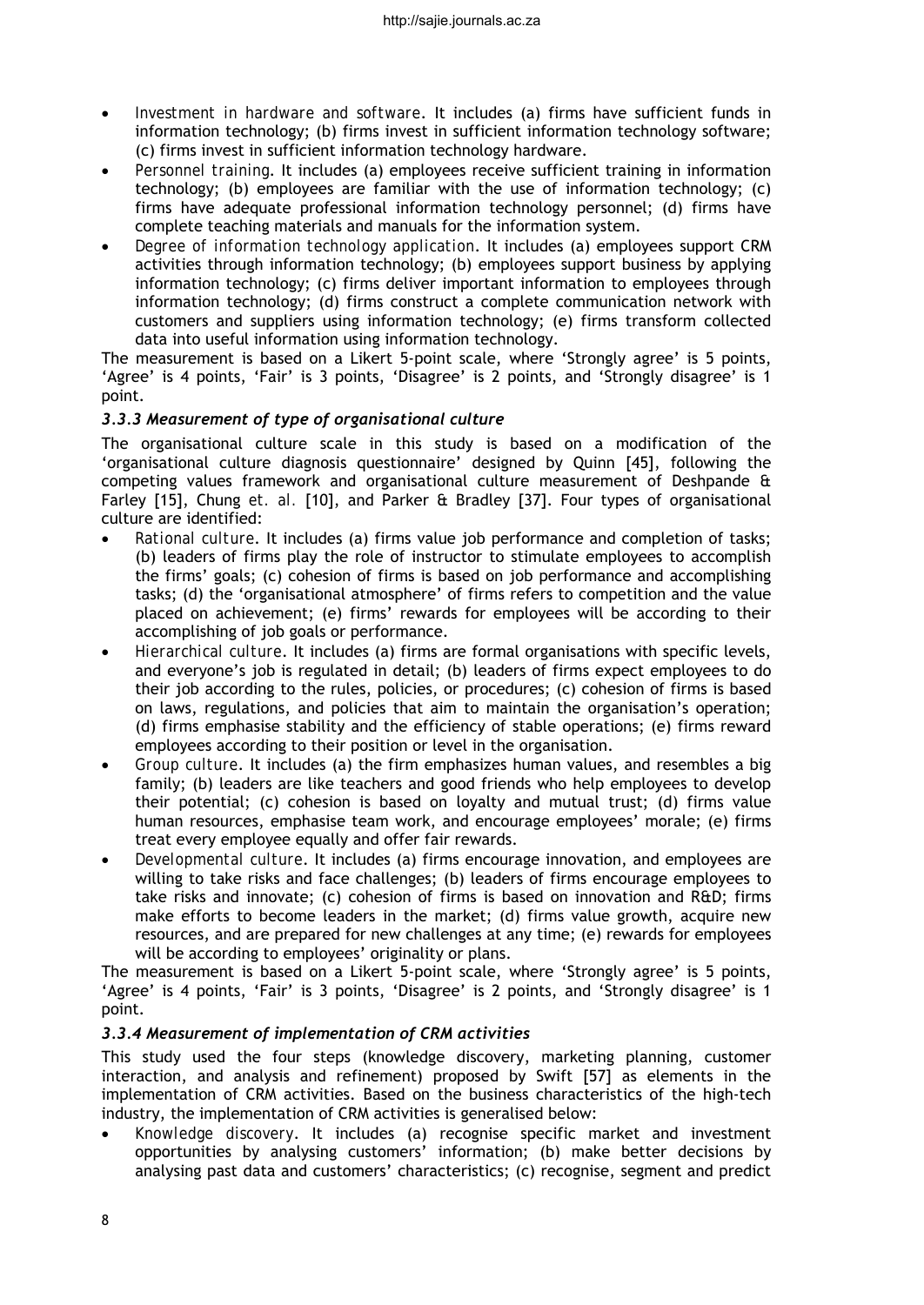customers in order to allow firms to distribute resources to customers who make high contribution to profits.

- *Marketing planning*. It includes (a) plan marketing plans by analysing customers' information; (b) design marketing or service activity types according to customers' reactions; (c) plan an effective model for communication with customers; (d) recognise effective marketing channels to increase business; (e) discover factors of business interaction between customers and firms.
- *Customer interaction*. It includes (a) constant interaction with customers through information software or systems equipment; (b) interact with customers via various channels; (c) detect customers' reactions and constantly update information.
- *Analysis and refinement*. It includes (a) analyse information obtained by interaction with customers, and constantly recognise customers' needs; (b) modify any planned marketing strategy in the light of analytical results, in order to obtain new business opportunities.

The measurement is based on a Likert 5-point scale, where 'Strongly agree' is 5 points, 'Agree' is 4 points, 'Fair' is 3 points, 'Disagree' is 2 points, and 'Strongly disagree' is 1 point.

## *3.3.5 Measurement of business performance*

According to the literature review and the business characteristics of the high-tech industry, this study uses profit rate, growth of sales, product and service quality, customer maintenance rate, successful new products to market, and return on investment as measures of performance. These measures meet the following criteria: (1) the firm's profit rate is higher than that of rivals; (2) its sales growth is higher than that of rivals; (3) customers are more satisfied with the firm's products or service than that of rivals; (4) a high percentage of long-standing customers trade with the firm; (5) the firm has a higher percentage of successful new products to market than do its rivals; and (6) the firm's return on investment is higher than that of rivals.

The measurement is based on a Likert 5-point scale, where 'Strongly agree' is 5 points, 'Agree' is 4 points, 'Fair' is 3 points, 'Disagree' is 2 points, and 'Strongly disagree' is 1 point.

# *3.3.6 Industry group and enterprise scale*

This paper examines industry characteristics using two metrics: industry group and enterprise scale.

- *Industry group*: According to the classification published in the 2010 *Directory of Manufacturers in Science Park*, the industries relate to integrated circuits, computers & peripherals, communication, optical electronics, delicate machinery, and biotechnology.
- *Enterprise scale*: In accordance with the standards set by the Ministry of Economic Affairs, this paper classifies high-tech manufacturers into those that are large (over 200 employees) and small-to-medium (fewer than 200 employees). Both industry group and enterprise scale are measured using nominal scales.

# **4. VALIDATION RESULTS**

### **4.1 Correlation between type of business strategy and CRM activities**

This study divided business strategy (cost leadership, marketing differentiation, and innovative differentiation) into two groups: high and low implementation levels. According to the kind of CRM activity (knowledge discovery, marketing planning, customer interaction, and analysis and refinement) in the two groups, the researcher tries to find if there is a statistically significant at  $\alpha$ =0.05 level. Analysis of the variance in the influence of business strategy on the implementation level of CRM activities is shown in Table 2. The result supports H<sub>1</sub>: *Different types of business strategy significantly and differently influence the implementation of CRM activities*. The implementation level of cost leadership does not significantly and differently influence the implementation level of CRM activities. The implementation level of marketing differentiation and innovative differentiation significantly influence CRM activities.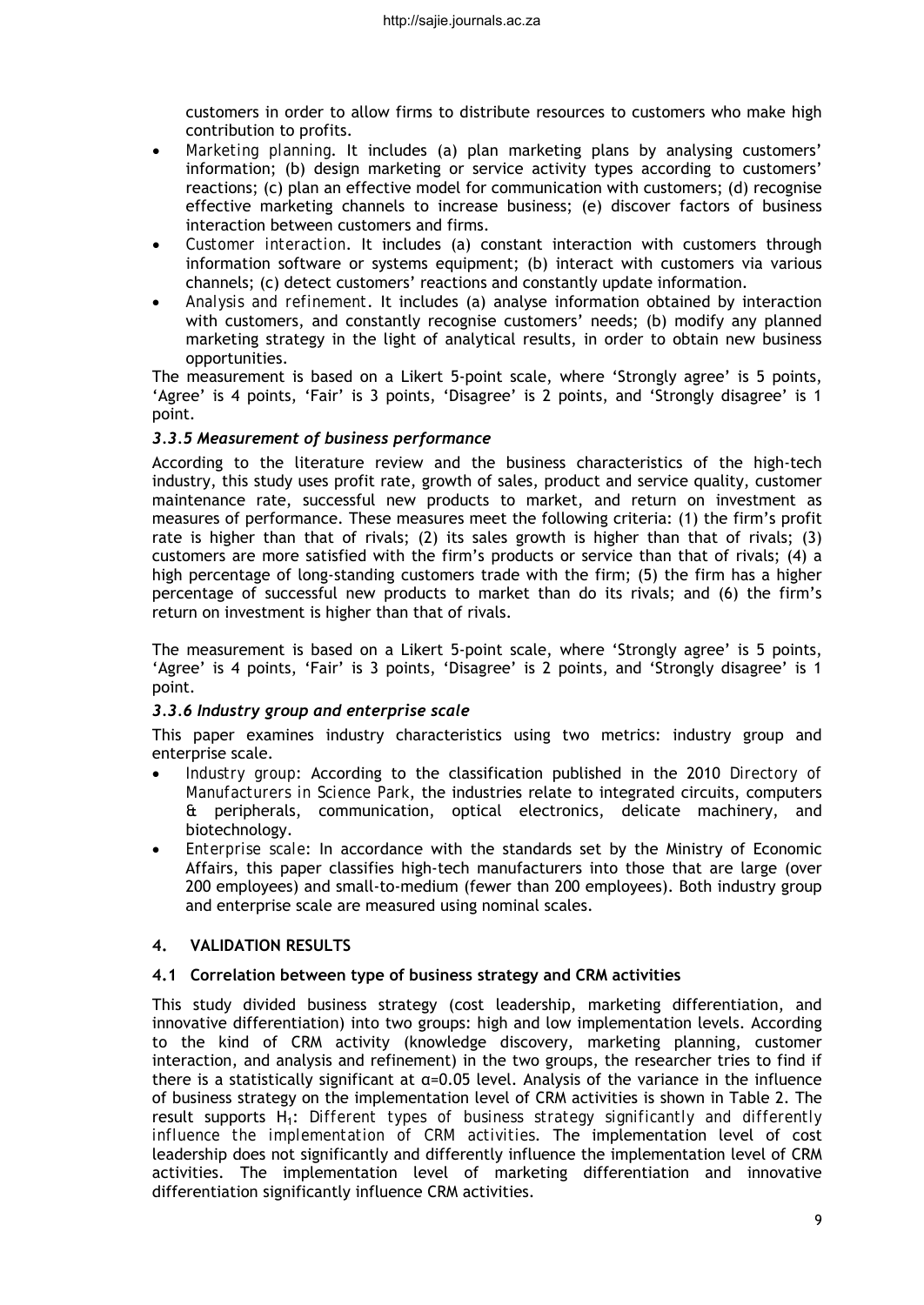|                       | <b>Business strategy</b> | Cost leadership | Marketing       | Innovative      |
|-----------------------|--------------------------|-----------------|-----------------|-----------------|
| <b>CRM</b> activities |                          |                 | differentiation | differentiation |
|                       | Low <sup>#</sup>         | 3.65            | 3.39            | 3.57            |
| Knowledge             | High''                   | 3.85            | 3.91            | 3.98            |
| discovery             | F-value                  | 1.38            | 8.97            | 8.22            |
|                       | P-value                  | 0.243           | $0.004*$        | $0.005*$        |
|                       | $Low^{\#}$               | 3.76            | 3.52            | 3.65            |
| Marketing             | High <sup>#</sup>        | 3.95            | 4.01            | 4.11            |
| planning              | F-value                  | 1.51            | 9.71            | 13.3            |
|                       | P-value                  | 0.222           | $0.003*$        | $0.000*$        |
|                       | $Low^{\#}$               | 3.65            | 3.43            | 3.44            |
| Customer              | High''                   | 3.87            | 3.91            | 4.12            |
| interaction           | F-value                  | 1.43            | 6.64            | 22.71           |
|                       | P-value                  | 0.236           | $0.012*$        | $0.000*$        |
|                       | Low $\overline{A}$       | 3.86            | 3.62            | 3.67            |
| Analysis and          | High <sup>#</sup>        | 3.94            | 4               | 4.13            |
| refinement            | F-value                  | 0.21            | 4.31            | 9.91            |
|                       | P-value                  | 0.645           | $0.041*$        | $0.002*$        |

Note: # Low: the average score in business strategy lower than 4; High: the average score in business strategy higher than  $4$ ;  $*$  p < 0.05.

### **Table 2: Variance analysis of influence of the type of business strategy on CRM activities**

### **4.2 Correlation between information technology involvement and CRM activities**

This section probes the influence of information technology involvement on CRM activities. It divides information technology involvement (perceptions of employees, investment in hardware and software, personnel training, and information technology application) into two groups: high and low. According to the kinds of CRM activities (knowledge discovery, marketing planning, customer interaction, and analysis and refinement) in the two groups, the researcher tries to find if there is a statistically significant at  $\alpha$ =0.05 level. Analysis of the variance in the influence of information technology involvement on CRM activities is shown in Table 3. The result supports H<sub>2</sub>: *A higher information technology involvement leads to more significant and positive influence on the implementation level of CRM activities*.

### **4.3 Correlation between type of organisational culture and CRM activities**

This section probes the influence of the type of organisational culture on CRM activities. The study divides the type of organisational culture (rational, hierarchical, group and developmental culture) into two groups: high and low. According to the kinds of CRM activities (knowledge discovery, marketing planning, customer interaction, and analysis and refinement) in the two groups, the researcher tries to find if there is a statistically significant at α=0.05 level. Analysis of the variance in the influence of organisational culture on CRM activities is shown in Table 4. The result rejects H3. *Different types of organisational culture do not significantly influence the implementation level of CRM activities*. However, the results reveal that a combination of organisational culture leads to a more significant influence on the implementation of CRM activities. Therefore, if firms can combine and use the characteristics of these four cultures, the implementation level of CRM activities will be significantly enhanced.

### **4.4 Correlation between implementation level of CRM activities and business performance**

This study divides the implementation level of CRM activities (knowledge discovery, marketing planning, customer interaction, and analysis and refinement) into two groups: high and low. According to the kind of business performance in the two groups, the researcher tries to find if there is significant difference. Analysis of the variance in the influence of CRM activities on business performance is shown in Table 5. The result supports H4: *A higher implementation level of CRM activities leads to a more significant and more positive influence on business performance*.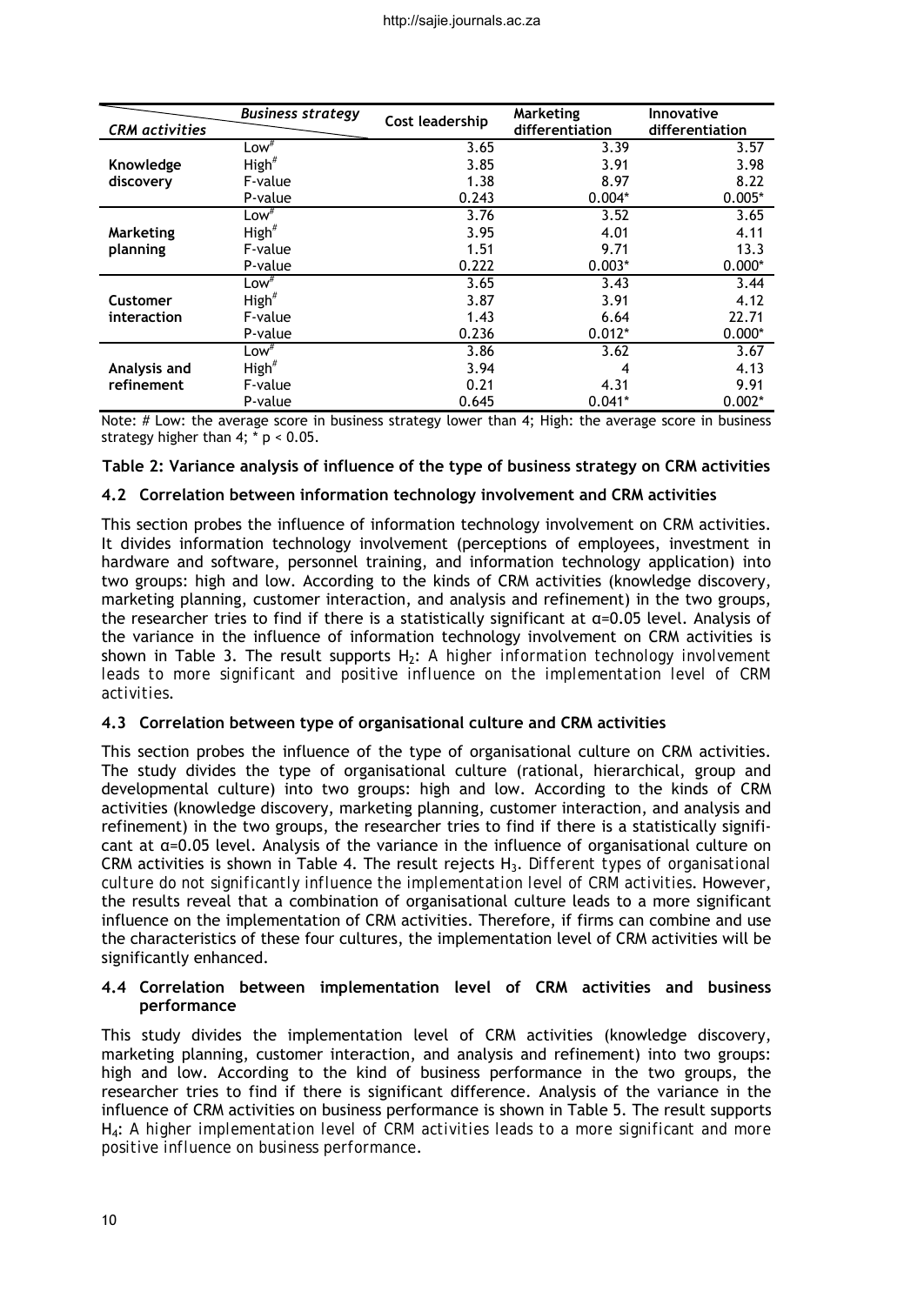|                       | Information technology<br>involvement | Perception of<br>employees | Investment in<br>hardware and<br>software | Personnel<br>training | Degree of<br>information<br>technology |
|-----------------------|---------------------------------------|----------------------------|-------------------------------------------|-----------------------|----------------------------------------|
| <b>CRM</b> activities |                                       |                            |                                           |                       | application                            |
| Knowledge             | Low <sup>#</sup>                      | 3.35                       | 3.55                                      | 3.63                  | 3.53                                   |
| discovery             | High <sup>#</sup>                     | 3.96                       | 4.16                                      | 4.17                  | 4.02                                   |
|                       | F-value                               | 15.67                      | 19.83                                     | 12.74                 | 12.67                                  |
|                       | P-value                               | $0.000*$                   | $0.000*$                                  | $0.001*$              | $0.001*$                               |
| Marketing             | $Low^{\#}$                            | 3.47                       | 3.73                                      | 3.75                  | 3.58                                   |
| planning              | High''                                | 4.06                       | 4.16                                      | 4.24                  | 4.18                                   |
|                       | F-value                               | 18.10                      | 10.87                                     | 12.81                 | 24.98                                  |
|                       | P-value                               | $0.000*$                   | $0.001*$                                  | $0.001*$              | $0.000*$                               |
| Customer              | $Low^{\#}$                            | 3.17                       | 3.55                                      | 3.62                  | 3.38                                   |
| interaction           | High <sup>#</sup>                     | 4.04                       | 4.2                                       | 4.22                  | 4.17                                   |
|                       | F-value                               | 32.64                      | 20.33                                     | 13.98                 | 35.69                                  |
|                       | P-value                               | $0.000*$                   | $0.000*$                                  | $0.000*$              | $0.000*$                               |
| Analysis and          | $Low^{\#}$                            | 3.4                        | 3.67                                      | 3.79                  | 3.63                                   |
| refinement            | High''                                | 4.11                       | 4.29                                      | 4.21                  | 4.17                                   |
|                       | F-value                               | 19.96                      | 18.81                                     | 6.74                  | 14.16                                  |
|                       | P-value                               | $0.000*$                   | $0.000*$                                  | $0.011*$              | $0.000*$                               |

Note: # Low: the average score in the degrees of information technology involvement lower than 4; High: the average score in the degrees of information technology involvement higher than 4;  $* p < 0.05$ .

**Table 3: Variance analysis of the influence of the degrees of information technology involvement on the degree of implementation of CRM activities** 

| <b>CRM</b> activities | <b>Organisational</b><br>cultures | Rational<br>culture | <b>Hierarchical</b><br>culture | Group<br>culture | Developmental<br>culture |
|-----------------------|-----------------------------------|---------------------|--------------------------------|------------------|--------------------------|
| Knowledge             | Low <sup>#</sup>                  | 3.39                | 3.56                           | 3.57             | 3.45                     |
| discovery             | High <sup>#</sup>                 | 4.02                | 4.07                           | 3.98             | 4.06                     |
|                       | F-value                           | 20.38               | 14.06                          | 7.97             | 20.63                    |
|                       | P-value                           | $0.000*$            | $0.000*$                       | $0.006*$         | $0.000*$                 |
| Marketing             | Low <sup>#</sup>                  | 3.52                | 3.71                           | 3.67             | 3.58                     |
| planning              | High <sup>#</sup>                 | 4.11                | 4.12                           | 4.08             | 4.15                     |
|                       | F-value                           | 21.82               | 9.57                           | 9.9              | 22.04                    |
|                       | P-value                           | $0.000*$            | $0.003*$                       | $0.002*$         | $0.000*$                 |
| Customer              | Low <sup>#</sup>                  | 3.39                | 3.61                           | 3.5              | 3.4                      |
| interaction           | High <sup>#</sup>                 | 4.04                | 4.04                           | 4.05             | 4.12                     |
|                       | F-value                           | 18.54               | 7.68                           | 13.62            | 26.54                    |
|                       | P-value                           | $0.000*$            | $0.007*$                       | $0.000*$         | $0.000*$                 |
| Analysis and          | Low <sup>#</sup>                  | 3.59                | 3.59                           | 3.66             | 3.53                     |
| refinement            | High <sup>#</sup>                 | 4.1                 | 3.97                           | 4.13             | 4.22                     |
|                       | F-value                           | 11.29               | 6.75                           | 10.18            | 25.28                    |
|                       | P-value                           | $0.001*$            | $0.011*$                       | $0.002*$         | $0.000*$                 |

Note: # Low: the average score in the degrees of organisational cultures lower than 4; High: the average score in the degrees of organisational cultures higher than  $4$ ;  $*$  p < 0.05.

### **Table 4: Variance analysis of the influence of the degrees of organisational cultures on the degree of implementation of CRM activities**

| <b>CRM</b> activities       | <b>Business performance</b> |                   |         |          |
|-----------------------------|-----------------------------|-------------------|---------|----------|
|                             | $LOW$ <sup>#</sup>          | High <sup>#</sup> | F-value | P-value  |
| Knowledge discovery         | 3.16                        | 3.74              | 13.93   | $0.000*$ |
| Marketing planning          | 3.00                        | 3.80              | 29.68   | $0.000*$ |
| <b>Customer interaction</b> | 3.10                        | 3.74              | 16.59   | $0.000*$ |
| Analysis and refinement     | 2.89                        | 3.75              | 30.69   | $0.000*$ |

Note: # Low: the average score in customer relationship management activities lower than 4; High: the average score in customer relationship management activities higher than  $4$ ;\*  $p < 0.05$ .

#### **Table 5: Variance analysis of the influence of the degrees of implementations of CRM activities on business performance**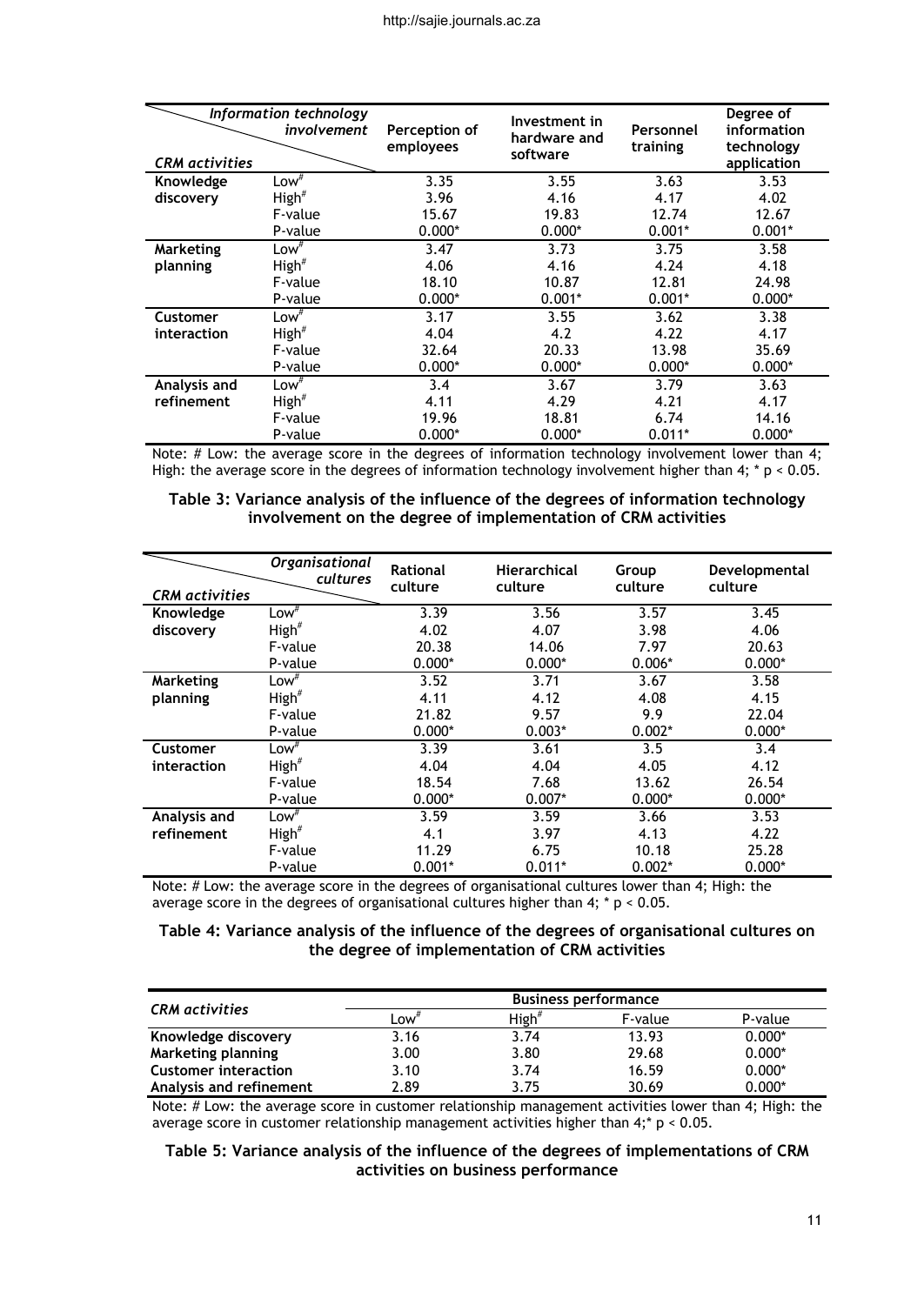#### **4.5 The influence of executive degree of manufacturers' CRM activities with different industry characteristics on business performance**

This section explores the influence of the executive degree of manufacturers' CRM activities with different industry characteristics (enterprise scale and industry group) on business performance. The results in Table 6 show that industry characteristics do not have a significant influence on the executive degree of customer relationship management activities. Table 7 reveals that the manufacturers' industry group and enterprise scale do not significantly influence business performance. As seen above, for manufacturers with different industry characteristics, the executive degree of customer relationship management activities do not reveal a significant impact on business performance.

| <b>CRM</b> activities       | <b>Enterprise scale</b> |         | Industry group |         |
|-----------------------------|-------------------------|---------|----------------|---------|
|                             | F-value                 | P-value | F-value        | P-value |
| Knowledge discovery         | 0.305                   | 0.582   | 0.587          | 0.710   |
| Marketing planning          | 0.385                   | 0.537   | 0.694          | 0.630   |
| <b>Customer interaction</b> | 1.135                   | 0.290   | 1.124          | 0.355   |
| Analysis and refinement     | 0.038                   | 0.846   | 0.758          | 0.583   |

**Table 6: ANOVA of industry characteristics (enterprise scale and industry group) and executive involvement in each phase of CRM activities** 

|                             | Enterprise scale |         | Industry group |         |
|-----------------------------|------------------|---------|----------------|---------|
|                             | F-value          | P-value | F-value        | P-value |
| <b>Business performance</b> | 0.289            | 0.592   | 0.743          | 0.594   |

### **Table 7: ANOVA for industry characteristics (enterprise scale and industry group) and business performance**

# **5. DISCUSSION AND CONCLUSIONS**

Few empirical studies include business strategy, information technology involvement, and organisational culture in CRM activities to examine their influences on business performance. Therefore, by treating the high-tech industry as the subject, this study has explored the correlations between type of business strategy, information technology involvement, type of organisational culture, implementation level of CRM activities, and business performance. The findings demonstrate that different types of business strategy significantly and differently influence the implementation of CRM activities. A higher degree of differentiation strategy (marketing differentiation or innovative differentiation) leads to a more significant influence on the implementation of CRM activities. A higher information technology involvement and organisational culture significantly and positively influence the implementation level of CRM activities; a higher implementation level of CRM activities significantly and positively influences business performance. However, different types of organisational culture do not significantly influence the implementation level of CRM activities.

This paper suggests that, in order to increase business performance, firms should enhance differentiation strategies (marketing differentiation and innovative differentiation), increase information technology involvement and implementation of CRM activities, combine and use the characteristics of the four cultures in the competing values framework, and develop the implementation level of these four cultures.

The study only focused on high-tech firms. Future studies could conduct an empirical analysis of other industries to examine any correlation between type of business strategy, information technology involvement, type of organisational culture, implementation level of CRM activities, and business performance in the organisations in different industries, and so acquire more complete research findings.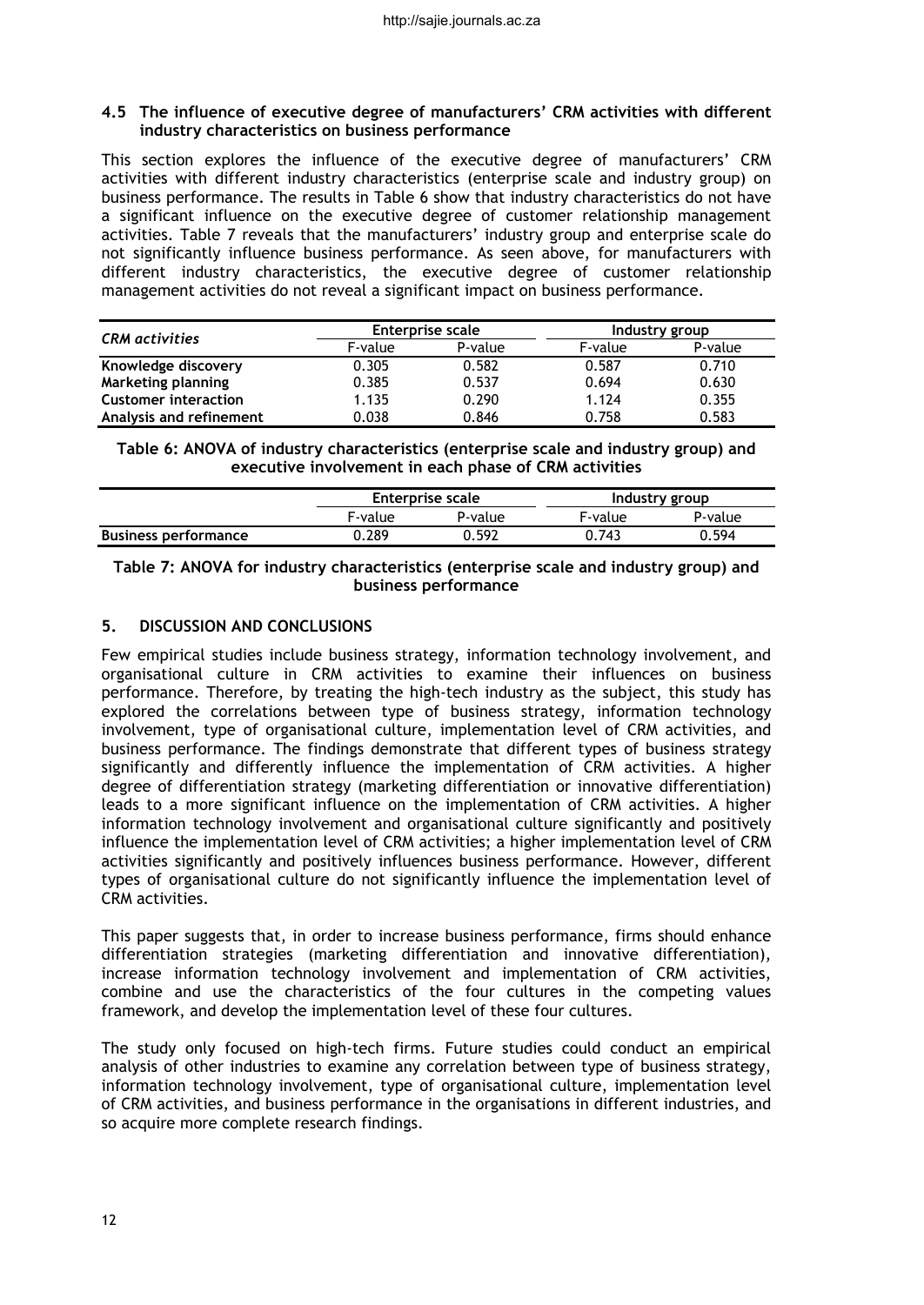### **6. ACKNOWLEDGEMENT**

The authors thank the National Science Council of Taiwan (Republic of China) for financially supporting this research under Project No. NSC 99-2221-E-233-003-.

### **REFERENCES**

- [1] **Agarwal, A., Harding, D.P. & Schumacher, J.R.** 2004. Organizing for CRM. *McKinsey Quarterly*, 3, 80-91.
- [2] **Baer, M. & Frese, M.** 2003. Innovation is not enough: Climates for initiative and psychological safety, process innovations, and firm performance. *Journal of Organizational Behavior*, 24(1), 45-68.
- [3] **Baker, W.E. & Sinkula, J.M.** 1999. Learning orientation, market orientation, and innovation: Integrating and extending models of organizational performance. *Journal of Market Focused Management*, 4(4), 295-308.
- [4] **Van Bentum, R. & Stone, M.** 2005. Customer relationship management and the impact of corporate culture – A European study. *Database Marketing & Customer Strategy Management*, 13(1), 28-54.
- [5] **Bose, R.** 2002. Customer relationship management: Key components for IT success. *Industrial Management & Data Systems*, 102(2), 89-97.
- [6] **Caldwell, J.** 2000. Building a sustainable e-business CRM strategy. *Agency Sales Magazine*, 30(5), 23-27.
- [7] **Chen, I.J. & Popovich, K.** 2003. Understanding customer relationship management (CRM): People, process and technology. *Business Process Management Journal*, 9 (5), 672-688.
- [8] **Christy, R., Oliver, G. & Penn, J.** 1996. Relationship marketing in consumer markets, *Journal of Marketing Management*, 12(12), 175-187.
- [9] **Chung, Y.C., Hsu, Y.W. & Tsai, C.H.** 2010a. Research on correlation between information technology involvement, market orientation, innovative activities implementations and firm performances in Taiwan's Science Industrial Park. *Information Technology Journal*, 9(4): 621-631.
- [10] **Chung, Y.C., Hsu, Y.W. & Tsai, C.H.** 2010b. Research on the correlation between implementation strategies of TQM, organizational culture, TQM activities and operational performance in high-tech firms. *Information Technology Journal*, 9(8), 1696-1705.
- [11] **Cooper, B.L., Watson, H.J., Wixom, B.H. & Goodhue, D.L.** 2000. Data warehousing supports corporate strategy at First American Corporation. *MIS Quarterly*, 24(4), 547-567.
- [12] **Tolfo, C. & Wazlawick, R.S.** 2008. The Influence of organizational culture on the adoption of extreme programming. *Journal of Systems and Software*, 81(11), 1955-67.
- [13] **Croteau, A.M. & Bergeron, F.** 2001. An information technology trilogy: Business strategy, technological deployment and organizational performance. *Journal of Strategic Information Systems*, 10(2), 77-99.
- [14] **Curry, A. & Kkolou, E.** 2004. Evaluating CRM to contribute to TQM improvement a cross case comparison. *The TQM Magazine*, 16(5), 314-324.
- [15] **Deshpande, R. & Farley, J.U.** 1999. Executive insights: Corporate culture and market orientation: Comparing Indian and Japanese firms. *Journal of International Marketing*, 7(4), 111- 127.
- [16] **Duffy, J.** 2000. The KM technology infrastructure. *Information Management Journal*, 34(2), 62- 66.
- [17] **Durand, R. & Coeurderoy, R.** 2001, Age, order of entry, strategic orientation, and organizational performance. *Journal of Business Venturing*, 16 (5), 471-494.
- [18] **Farrell, M.A.** 2000. Developing a market-oriented learning organisation. *Australian Journal of Management*, 25(2), 201-223.
- [19] **Jones, G. R. & George, J.M.** 2007. *Essentials of contemporary management* (2nd ed.). Boston: McGraw-Hill.
- [20] **Kalakota, R. & Robinson, M.** 1999. *e-Business: Roadmap for success*. Addison-Wesley Longman.
- [21] **Kalakota, R. & Robinson, M.** 2001. *E-Business 2.0: Roadmap for success* (2nd ed.). Boston, MA: Addison-Wesley.
- [22] **Kandell, J.** 2000. CRM, ERM one-to-one decoding relationship management theory and technology. *Trusts & Estates*, 139(4), 49-53.
- [23] **Kirca, A.H., Jayachandran, S. & Bearden, W.O. 2**005. Market orientation: A meta-analytic review and assessment of its antecedents and impact on performance. *Journal of Marketing*, 69 (2), 24-41.
- [24] **Ko, E., Kim, S.H., Kim, M. & Woo, J.Y.** 2008. Organizational characteristics and the CRM Nadoption process. *Journal of Business Research*, 61(1), 65-74.
- [25] **Ko, E., Kincade, D.H. & Brown, J.R.** 2000. Impact of business strategy on the adoption of quick response technologies: The apparel industry experience. *International Journal of Operation & Production Management*, 20 (9), 1093–1111.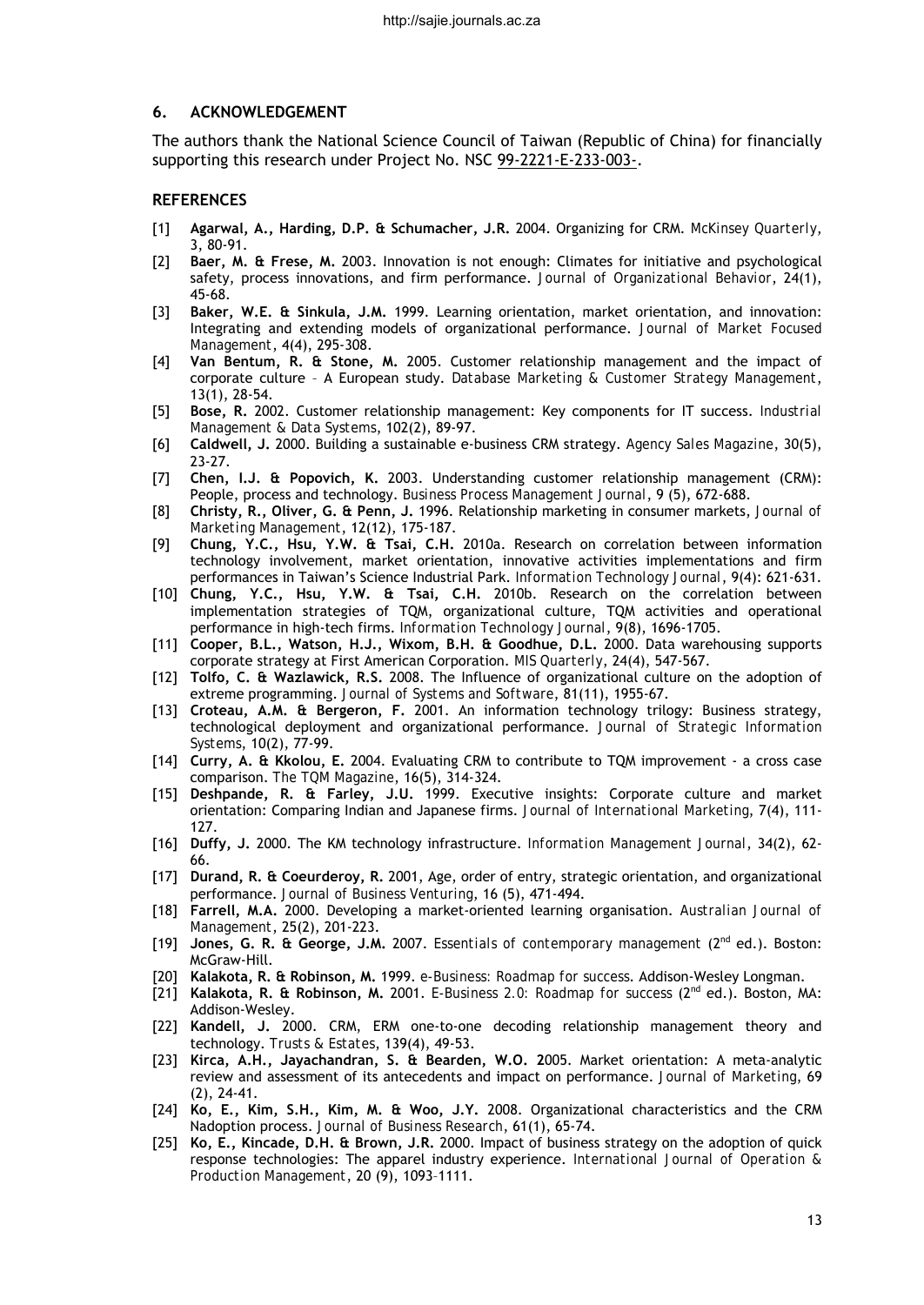- [26] **Krishnan, M.S., Ramaswamy, V., Meyers, M.C. & Damien, P.** 1999. Customer satisfaction for financial services: The role of products, services, and information technology. *Management Science*, 45(9), 1194-1209.
- [27] **Lee, S.K.J. & Yu, K.** 2004. Corporate culture and organizational performance. *Journal of Managerial Psychology*, 19(4), 340-359.
- [28] **Lee M.H.** 2006. The impact of IT investment, communication, innovation in participative budgeting systems on performance: Hotel industry in Taiwan as example. M.S. Thesis, Institute of Business Administration, National Dong Hwa University.
- [29] **Lin C.S.** 2006. The influence of organizational performance by the indulged depth of operational strategy and customer relationship management. M.S. Thesis, Executive Master of Business Administration.
- [30] **Li, X.** 2008. Study on the influence of enterprise culture's reform on CRM. *International Journal of Business and Management*, 3(2), 23-26.
- [31] **Lynch D.F., Keller, S.B. & Ozment, J.** 2000. The effects of logistics capabilities and strategy on firm performance. *Journal of Business Logistics*, 21(2), 47-67.
- [32] **Meso, P. & Smith, R.** 2000. A resource-based view of organizational knowledge management system. *Journal of Knowledge Management*, 4(3), 224-234.
- [33] **Miles, R.E. & Snow, C.C.** 1978. *Organizational strategy, structure and process*. New York: McGraw-Hill.
- [34] **Miller, J. & Doyle, B.A** 1987. Measuring the effectiveness of computer-based information systems in the financial services sector. *MIS Quarterly*, 11(1), 107-124.
- [35] **Miller, D.** 1988. Relating Porter's business strategies to environment and structure: analysis and performance implications. *Academy of Management Journal*, 31(2), 280-308.
- [36] **Nunnally, J.** 1978. *Psychometric theory* (2nd ed.). New York: McGraw-Hill.
- [37] **Parker, R. & Bradley, L.** 2000. Organizational culture in the public sector: Evidence from six organizations. *International Journal of Public Sector Management*, 13(2), 125-141.
- [38] **Pekala, N.** 2001. Merger they wrote: Avoiding a corporate culture collision. *Journal of Property Management*, 66(3), 32-36.
- [39] **Pelham, A.M.** 2000. Market orientation and other potential influences on performance in small and medium-sized manufacturing firms. *Journal of Small Business Management*, 38(1), 48-67.
- [40] **Peppard, J.** 2000. Customer relationship management (CRM) in financial services. *European Management Journal*, 18 (3), 312-327.
- [41] **Peppers, D., Rogers, M. & Dorf, B.** 1999. Is your company ready for one-to-one marketing? *Harvard Business Review*, 77(1), 151-160.
- [42] **Porter M. E.** 1980. *Competitive strategy*. New York: The Free Press.
- [43] **Porter, M.E. & Miller, V.E.** 1985. How information gives you competitive advantage. *Harvard Business Review*, 63(4), 149-160.
- [44] **Prajogo, D.I. & Sohal, A.S.** 2006. The relationship between organization strategy, total quality management (TQM), and organization performance – The mediating role of TQM. *European Journal of Operational Research*, 168(1), 35-50.
- [45] **Quinn, R.E.** 1988. *Beyond rational management: Mastering paradoxes and competing demands of high performance*. Jossey-Bass, San Francisco.
- [46] **Ratcliff, P.** 2000. Managing deeper relationship. *Mortgage Banking*, 60(6), 94-100.
- [47] **Roberts, C.B.** 1996. The impact of information technology on the management of system design. *Technology in Society*, 18(3), 333-355.
- [48] **Robbins, S.P.** 2001. Organizational behavior (9th ed.). Prentice Hall, Upper Saddle River, N.J.
- [49] **Sakaguchi, T. & Dibrell, C.** 1998. Measurement of the intensity of global information technology usage: Quantitizing the value of a firm's information technology. *Industrial Management & Data Systems*, 98(8): 380-394.
- [50] **Saraph, J.V., Benson, P.G. & Schroeder, R.G.** 1989. An instrument for measuring the critical factors of quality management. *Decision Sciences*, 20(4), 810-829.
- [51] **Shoemaker, M.E.** 2001. A framework for examining IT-enabled market relationships. *Journal of Personal Selling and Sales Management*, 21 (2), 177-185.
- [52] **Shrader, R.C.** 2001. Collaboration and performance in foreign markets: The case of young hightechnology manufacturing firms. *Academy of Management Journal*, 44(1), 45-60.
- [53] **Slater, S.F. & Narver, J.C.** 2000. The positive effect of a market orientation on business profitability: A balanced replication. *Journal of Business Research*, 48(1), 69-73.
- [54] **Sohal, A.S., Moss, S. & Ng, L.** 2001. Comparing IT success in manufacturing and service industries. *International Journal of Operations and Production Management*, 21(1/2), 30-45.
- [55] **Song, X.M., Neeley, S.M. & Zhao, Y.** 1996. Managing R&D-marketing integration in the new product development processes. *Industrial Marketing Management*, 25(6), 545-553.
- [56] **Su, C.T., Li, S.C. & Su, C.H.** 2003. An empirical study of the Taiwan National Quality Award causal model. *TQM & Business Excellence*, 14(8), 875-893.
- [57] **Swift, R.S.** 2001. *Accelerating customer relationship: Using CRM and relationship technology*. Prentice Hall, New Jersey.